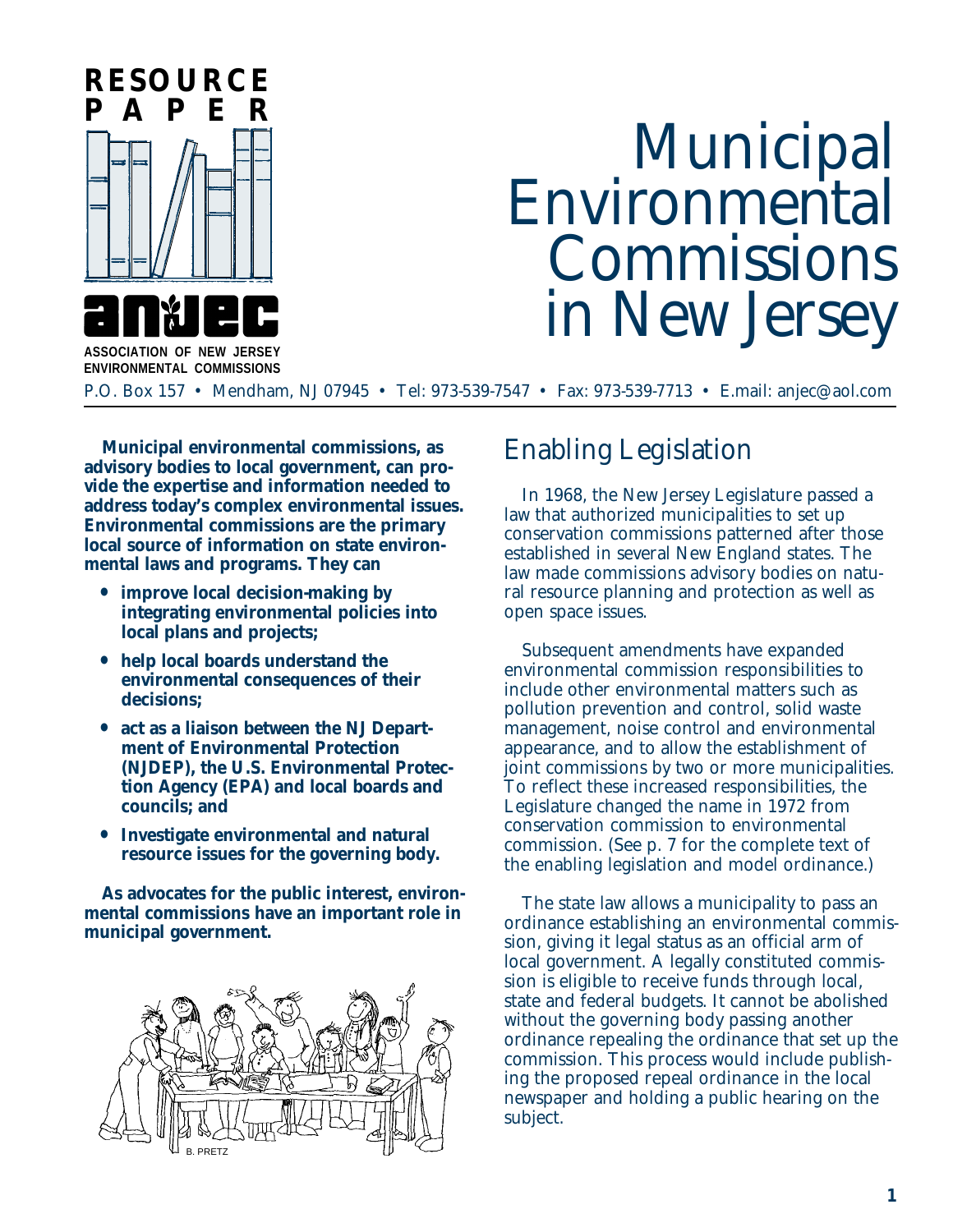The enabling legislation allows commissions to pursue a broad range of activities:

- **•** Compile an index of all open areas, and make recommendations for the planning and use of the open land;
- **•** Acquire property, including easements, in the name of the municipality;
- **•** Develop and maintain an Environmental Resource Inventory for the municipality;
- **•** "Study and make recommendations concerning open space preservation, water resources management, air pollution control, solid waste management, noise control, soil and landscape protection, environmental appearance, marine resources and protection of flora and fauna."

## Environmental Commission Membership

An environmental commission consists of five to seven members and may include two alternate members who vote in the absence of regular members. The mayor appoints the members and the chairman of the commission. Members are unsalaried, serve for terms of three years and must reside in the municipality. One commission member must also be a member of the planning board.

Several municipalities have gone beyond the provisions of the enabling legislation to establish other categories of commission membership. Many have non-voting associate members or advisors with specific expertise, or student members who work on special projects.

## Role of Environmental **Commissions**

As advisors to the planning board and other municipal agencies, environmental commissions are local environmental advocates representing the public and its long-term interest.



Environmental commissions:

- **•** advise municipal planning boards and zoning boards of adjustment about the impacts of proposals for development on such issues as flooding and runoff, open space needs, water and air quality, plant and animal habitat and waste disposal;
- **•** advocate planned open space preservation at the municipal level;
- **•** investigate environmental problems and offer solutions;
- **•** research and propose ordinances on a variety of topics, such as tree removal, stormwater management, open space preservation and pesticides;
- **•** educate and inform residents, including school children on ways to help protect the environment;
- **•** interact with neighboring commissions, watershed agencies and other organizations to tackle regional and statewide problems;
- help monitor and explain to other local officials and citizens the state and federal programs and regulations intended to combat problems with toxics, solid waste disposal, unhealthy air, contaminated water and wetlands protection.

## Saving Municipal Dollars

Environmental commissions provide longrange cost-effective solutions to environmental problems by developing programs that result in both immediate and long-term financial benefit, indirect savings, protection of real estate values, and protection of public health. Environmental commissions have:

- **•** done citizen-staffed studies that would otherwise have been contracted to consultants at greatly increased cost (or remained undone);
- undertaken public health projects to supplement the working knowledge and budgets of municipal health departments;
- reduced garbage collection costs by establishing large-volume recycling programs;
- **•** obtained funding from external sources for studies and projects that would otherwise have been financed out of municipal funds;
- **•** played critical roles in obtaining Green B. PRETZ BACRES FUNDER FOR THE RECREATION ACTES **funding for recreation, resource**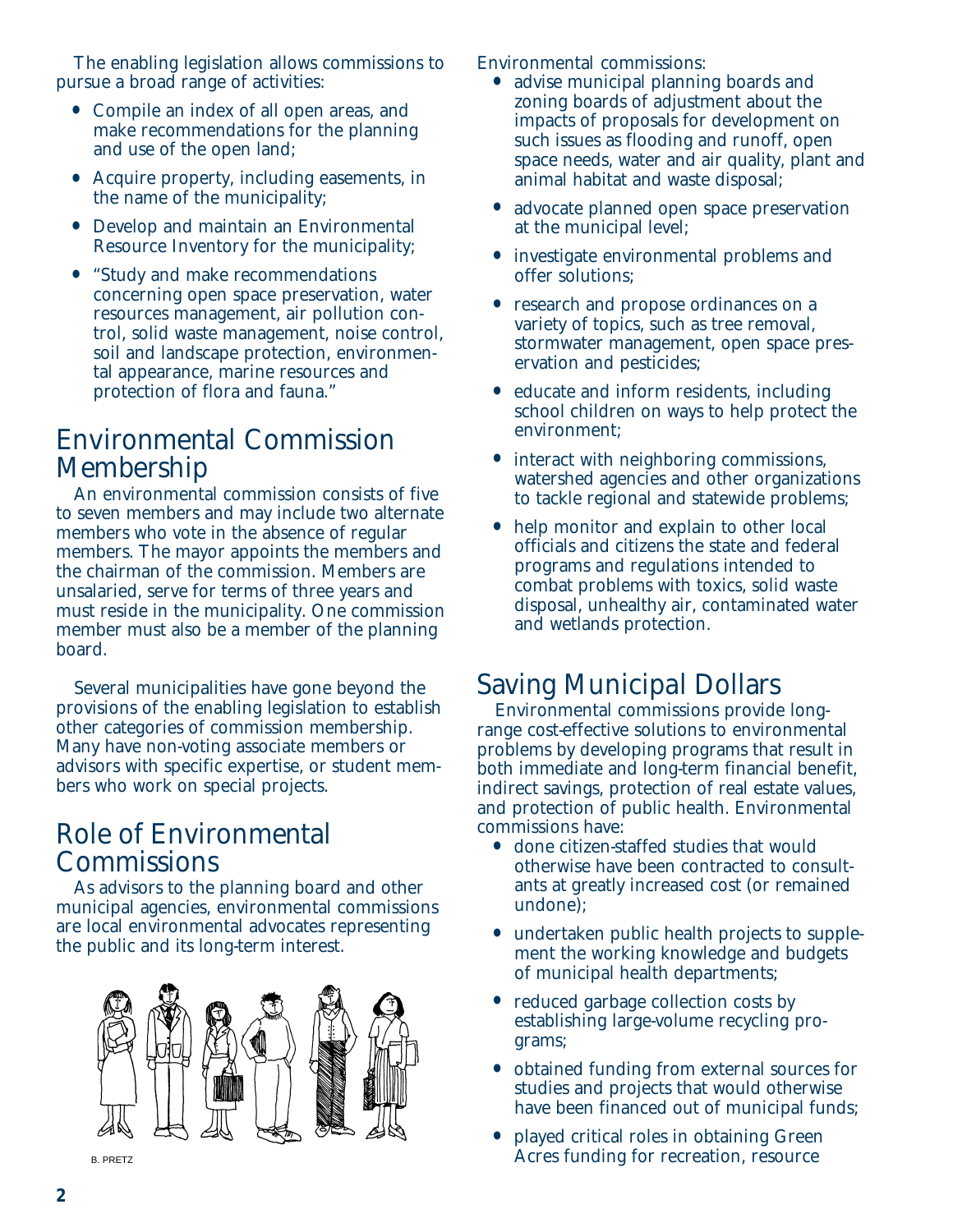

protection and open space purposes, thus helping to maintain real estate and other values in surrounding areas;

- **•** supplemented school budgets by developing environmental education programs and volunteering assistance;
- **•** surveyed energy use to reduce expenditures in municipal buildings, vehicle fleets and street lighting;
- **•** averted future cleanup problems by establishing used oil recycling, water quality surveillance and other programs;
- **•** researched and written drafts of ordinances, thus saving legal fees;
- **•** provided public services such as the establishment of environmental libraries for official and public use;
- **•** addressed land use issues in the planning stage to avoid future public and private expense for infrastructure to control problems such as flooding or erosion.

### The Environmental Resource **Inventory**

One of the most important tasks of a new environmental commission is to prepare an Environmental Resource Inventory (also called Natural Resource Inventory or Index of Natural Resources). A typical inventory includes maps and text containing information on the municipality's geology, climate, soils, surface and ground water resources, vegetation, wildlife, air and water quality, waste disposal and discharge sites and historic resources. The Environmental Resource Inventory gives the municipality an

understanding of the capacity and limitations of its natural resources. It becomes the basis for the environmental commission's analysis and recommendations concerning the impact of land use and other decisions on local and regional resources. (For more information, see the "Environmental Resource Inventory" Resource Paper available from ANJEC.)

## Budget

Environmental commissions operate on budgets ranging from zero to thousands of dollars. The typical commission has an operating budget of at least \$500, with additional amounts for special projects such as environmental resource inventories. Sufficient funds for the training and education of commission members and purchase of selected resource materials will benefit a municipality in the long run. NJDEP matching grants of up to \$2,500 are available for environmental commission projects. (For information call ANJEC at 973-539-7547.)

## Environmental Commissions at Work — Some Examples

An environmental commission is essentially what each town makes it. The Legislature purposely made the range of commission activities broad. Its power depends on the quality and dedication of its members and their ability to influence the actions of local government and citizens.

#### **Open Space Planning**

Commissions help preserve open space by compiling inventories of all open lands in the municipality and then developing plans for the open land. Many commissions have put together open space or greenway plans that contain maps and text and reflect information in the ERI.



B. PRETZ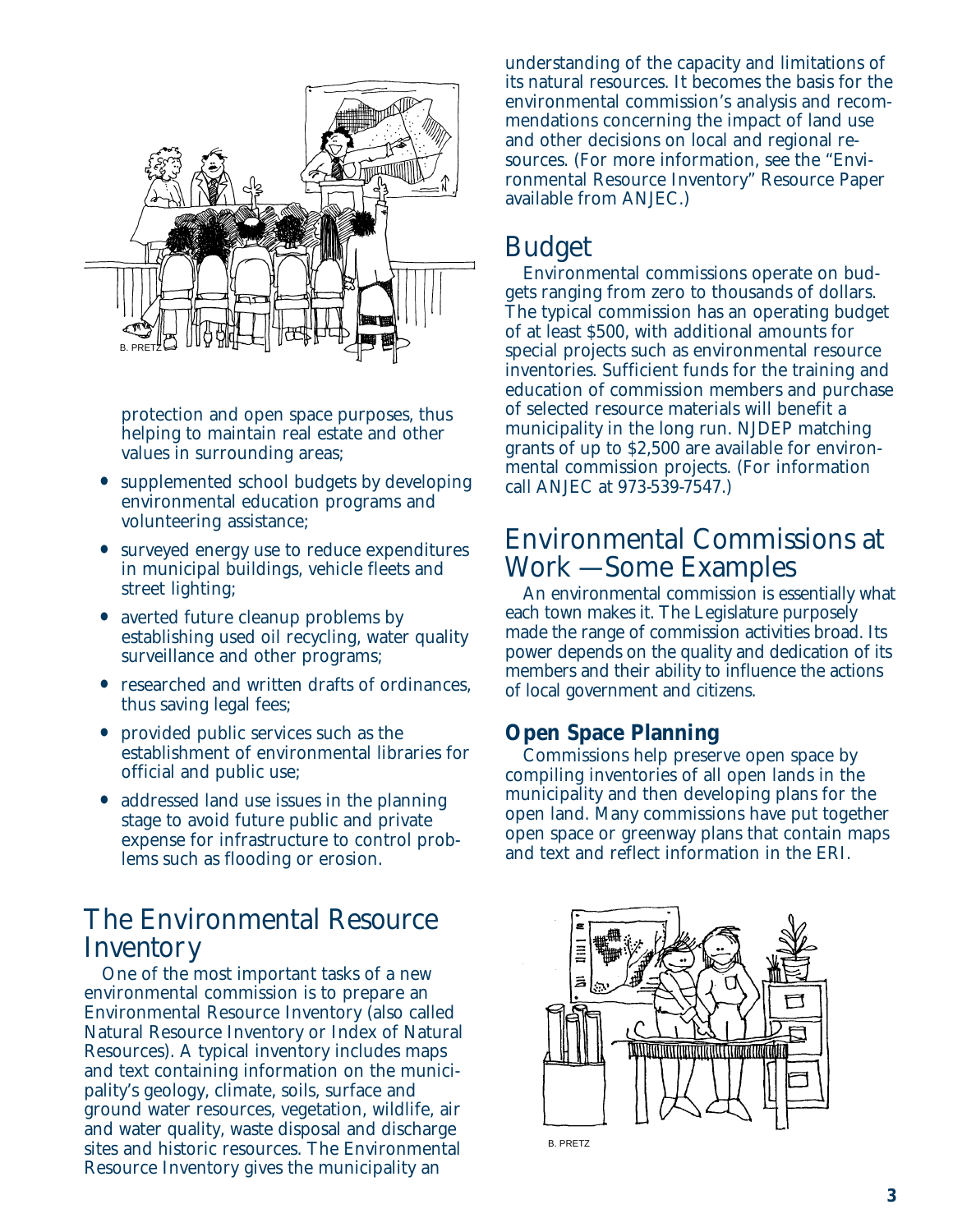Commissions often work toward implementation of the plans by informing residents about the open space goals, raising funds for local land acquisition, and working with other towns to develop regional open space preservation.

Holmdel's Environmental Commission members worked with community volunteers, town officials and the Monmouth County Planning Board to evaluate 240 open space properties in the Township. The Commission compiled its work in a report that describes the criteria and methods that it used to evaluate open space parcels, and offers a variety of preservation techniques. The report incorporates the findings of previous greenway plans and identifies 31 properties or property clusters as candidates for preservation.

Protecting the regional drinking supply was a primary concern of the Commission in its evaluation of parcels' resource value. Much of Holmdel lies within the watershed of the Swimming River Reservoir, so the Commission focused on each parcel's groundwater recharge and surface water runoff characteristics.

#### **Wetlands and Wildlife Awareness**

The Metuchen Environmental Commission worked with local high school students on a project to increase community awareness of the Metuchen Dismal Swamp, one of the few remaining wetlands in northern Middlesex County. The Commission produced a brochure, "Dismal Swamp Community Awareness," and a slide show to inform residents about the importance of wetlands and indigenous wildlife in the area. Metuchen High School students wrote a script for slides taken by a local nature photographer. The slide presentation was shown to several schools and community groups. Union County Vo-Tech students constructed an information kiosk at the Swamp's entrance, where visitors can obtain historic and geological information about the swamp, a species sighting checklist, directions and information on requesting a presentation of the slide show.

#### **Pesticide Reduction**

To help reduce the use of pesticides on municipal parks and playing fields, the Madison Environmental Commission carried out a twoyear pilot project. It tested the application of Integrated Pest Management (IPM), which reduces the use of chemical pesticides and fertilizers through the selection of "least toxic" methods of landscape maintenance. The

Commission's comparison of the IPM test fields to control fields showed that IPM was effective and cheaper than conventional field maintenance using pesticides and fertilizers. Based on these results, Madison adopted the use of IPM for all Borough-owned lawns and parks.

The Livingston Environmental Commission used a NJDEP Environmental Services matching grant to produce and distribute a brochure about environmentally friendly lawn care that also included information on stormwater runoff, correct disposal of hazardous waste, recycling and composting. Local high school students helped sort the 11,000 brochures for bulk mailing to township residents. The Commission also hosted a community seminar on Integrated Pest Management and was successful in convincing the town Council to adopt an IPM Resolution.

#### **Computer Mapping**

The Moorestown Environmental Advisory Committee (MEAC) has worked on a comprehensive Geographic Information Systems (GIS) database for the municipality. This database contains a collection of land use, tax and natural resource information. The Committee persuaded the Township Council to appropriate funds for acquisition of GIS hardware and software, and for training for the Advisory Committee and Township staff. They purchased a Global Positioning System (GPS) and a digital camera, which they used to locate and map 1,771 storm drains, 593 fire hydrants and parking meters. Committee members entered block and lot data for 8,199 land parcels, then added land use, zoning, watershed, open space, election districts, fire districts and grids for each lot. MEAC has produced maps to meet the special needs of other Township departments.

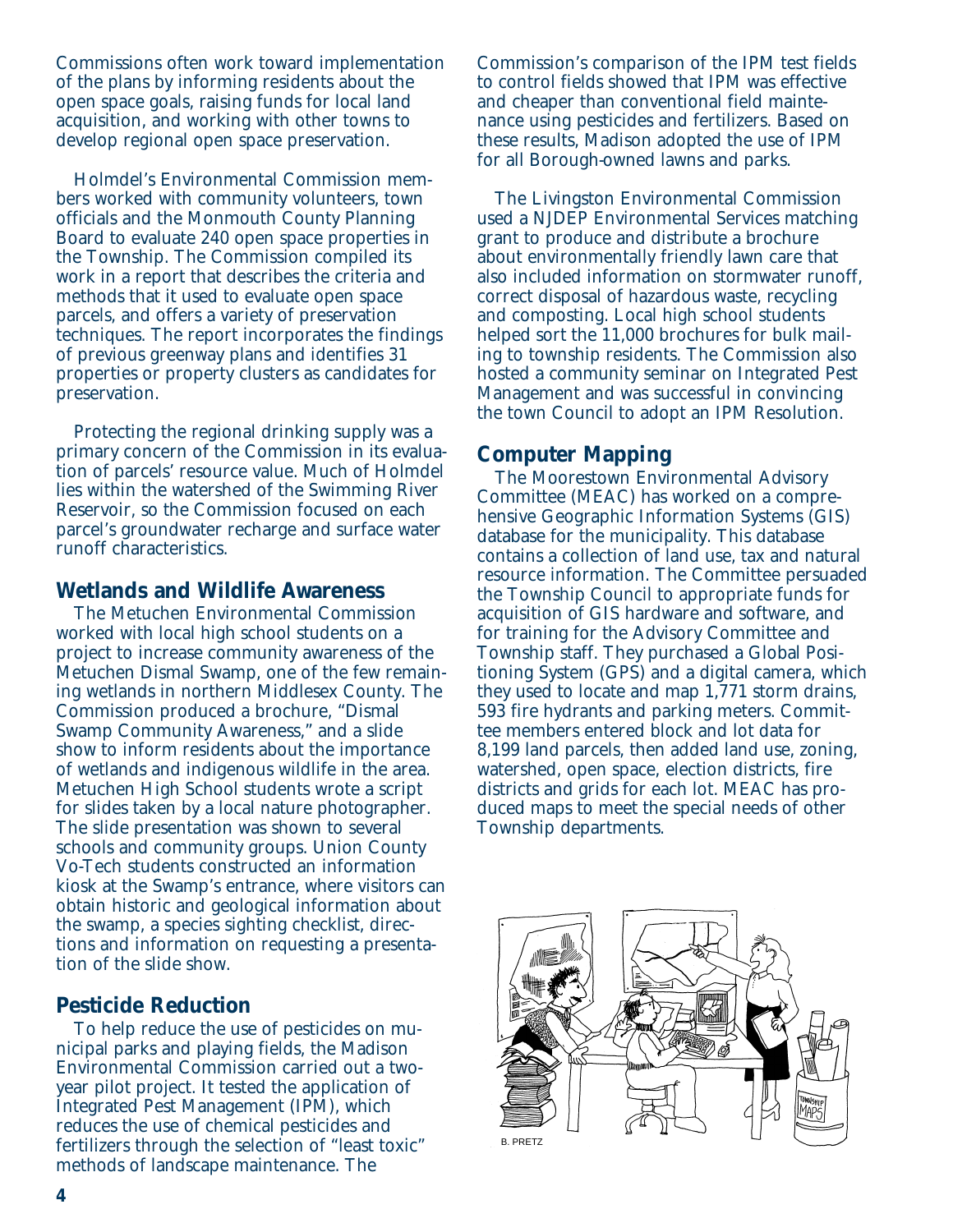Moorestown enacted an ordinance to protect stream corridors based on a (MEAC) study done for the Planning Board. The Committee mapped all stream corridors showing the adjacent parcels and a 25-foot stream buffer. The project illustrated that the stream buffer was typically to the rear of parcels, so buffers would not create a major loss of property use or risk of a "taking."

#### **Site Plan Review**

In their review of development plans, commissions often point out when construction would damage important natural resources or require future municipal infrastructure to rectify such problems as flooding, erosion or traffic congestion. The commissions supply planning boards with data to show what natural resources are threatened and why specific applications should be modified or denied.



While conducting a review of a proposed 15-house subdivision of nine acres, the South Plainfield Environmental Commission noted many potential environmental problems. Development would have resulted in the destruction of large trees, loss of open space, and the likely degradation of a stream that flowed through the tract. The members decided that it would be best if the tract were preserved as open space. The Environmental Commission got the support of the Recreation Commission and Board of Education, and then approached the Mayor and Council, pointing out that the development's two short dead-end streets would pose a difficulty for town's emergency services. Seeing broad-based support for the idea of preservation, the governing body entered into negotiations with the developer. A purchase price was reached with 90 percent of the funding coming from the Middlesex County Open Space Fund.

#### **Water Quality Monitoring**

The Environmental Commissions in Kingwood and Delaware Townships combined efforts to protect streams that flow through both towns. The commissions cooperated on a biological stream monitoring project over two years. Volunteers collected samples of macroinvertebrates, which are good indicators of the health of the stream, and recorded their findings. To educate the public on their findings and the conclusions drawn from them, the commissions produced a booklet on the local streams. In addition to specific data on the streams and their watersheds, the booklet includes background information on how streams function and what people can do to protect water quality.

The Medford Lakes Environmental Commission conducted a water quality monitoring project on several lakes in the Borough. Seeing an increase in weed problems, the Commission suspected that the town's lakes were suffering from an increase in nutrients. Commission members sampled several lake sites monthly for seven months, testing for phosphorous, pH, dissolved oxygen, temperature and clarity. Their study showed that phosphorous levels had increased by a factor of ten in the seven years since a similar water quality study. Based on these findings, the Commission recommended additional phosphorous monitoring, and also a study of nitrate levels. Continued high readings will require investigation into the sources of the excess nutrients, and a plan to control them.

#### **Non-point Source Pollution**

The Mountain Lakes Environmental Commission worked with Borough officials and the Department of Public Works (DPW) to reduce non-point source pollution (water pollution from diffuse sources such as runoff) from the DPW yard. The yard was a leaf composting area and now is used as a recycling center. The site is in the watershed of the Borough's main lake and over a prime aquifer recharge area. Flooding and runoff became a problem after a large paving project occurred at the yard several years ago. The area also became an illegal dumping ground for construction material and old tires. The Commission got a private environmental consultant to volunteer to inspect the site and make recommendations and then persuaded Borough officials to remove the pavement and reclaim the site. They replanted buffer areas and upgraded the recycling to reduce environmental impacts.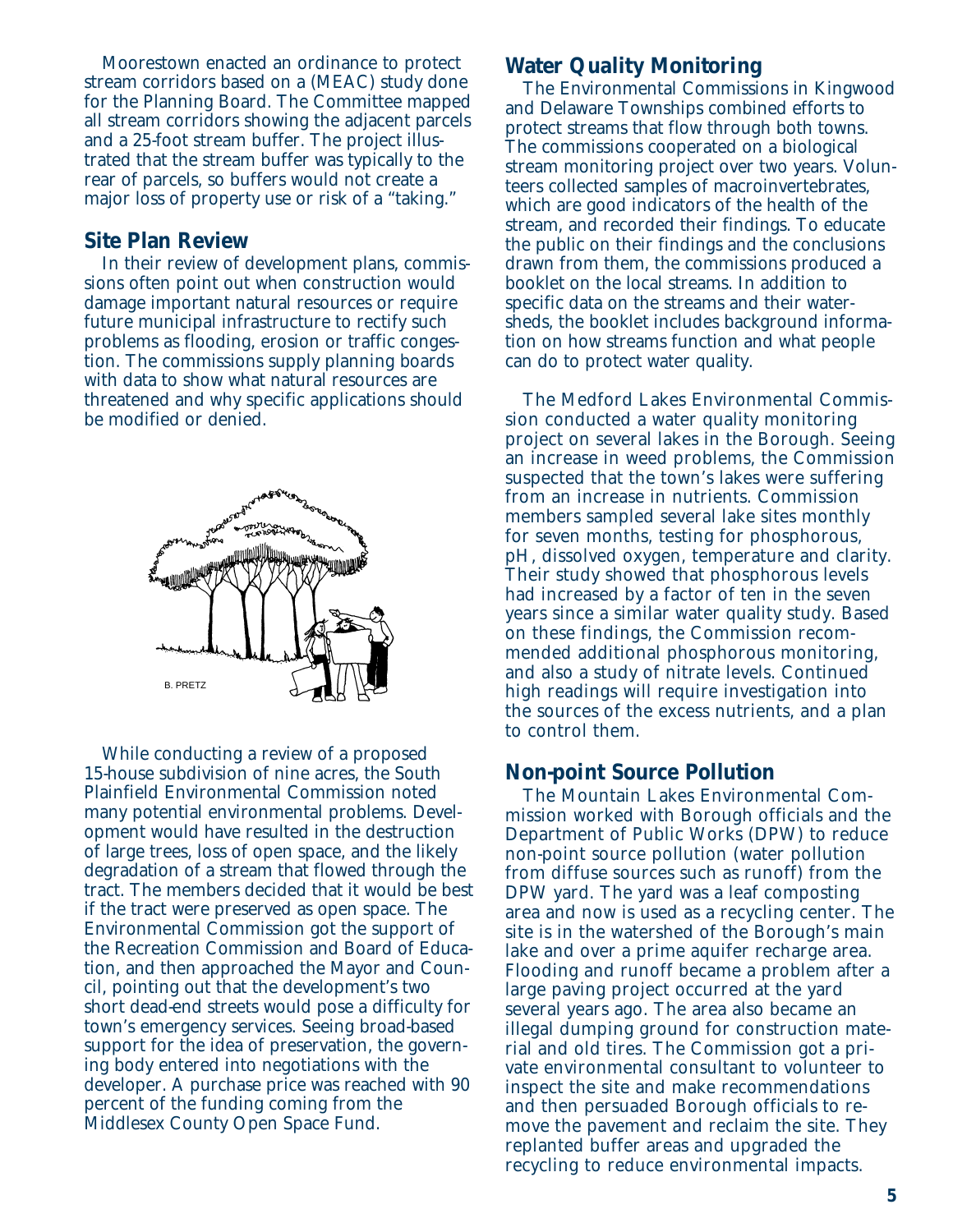To educate residents about non-point source pollution, Cranford's Environmental Commission created an exhibit for the Public Library, with photos of pollution sources and maps showing the location of Cranford's storm sewers and streams. The exhibit showed how rain washes fertilizers, pesticides, oils and other contaminants from streets, lawns and other surfaces into rivers through the storm sewer system. The display was featured in two local newspapers and on a half-hour cable TV broadcast of an interview with Commission members. A local Eagle Scout candidate joined the project and stenciled 84 storm sewers with "Don't Dump" and "Drains to River." The Commission also developed an educational pamphlet that will be mailed to all Cranford residences.

## Education and Training for Environmental Commissioners

For environmental commissions to be effective advocates, members need to be informed about a broad range of environmental laws, programs and technical information. Established in 1969, the Association of New Jersey Environmental Commissions is a statewide, nonprofit membership organization. It offers professional guidance, research, training and technical support to environmental commissions, local officials and interested citizens.

ANJEC members receive the following benefits and services:

- **•** *ANJEC Report*, a quarterly magazine with practical articles on current environmental subjects, news about special projects, book reviews and information on what environmental commissions around the state are doing;
- **•** ANJEC Resource Center, a 7,000 volume reference library, including an extensive collection of model ordinances. ANJEC staff are available to answer questions, research issues and provide referrals and assistance;
- **•** ANJEC courses and workshops that train commissioners on the tools and techniques for preserving natural resources and protecting environmental quality. The environmental commissioners' course is offered annually;
- **•** The annual Environmental Congress, a statewide gathering of environmental commissions, activists, government officials and interested citizens. The day-long event offers speakers, workshops, exhibits and environmental achievement awards;
- **•** A 20 percent discount on ANJEC local environmental publications and free copies of all new fact sheets and publications;
- **•** The ANJEC website (www.anjec.org) offering information on current seminars, contact information and useful links.

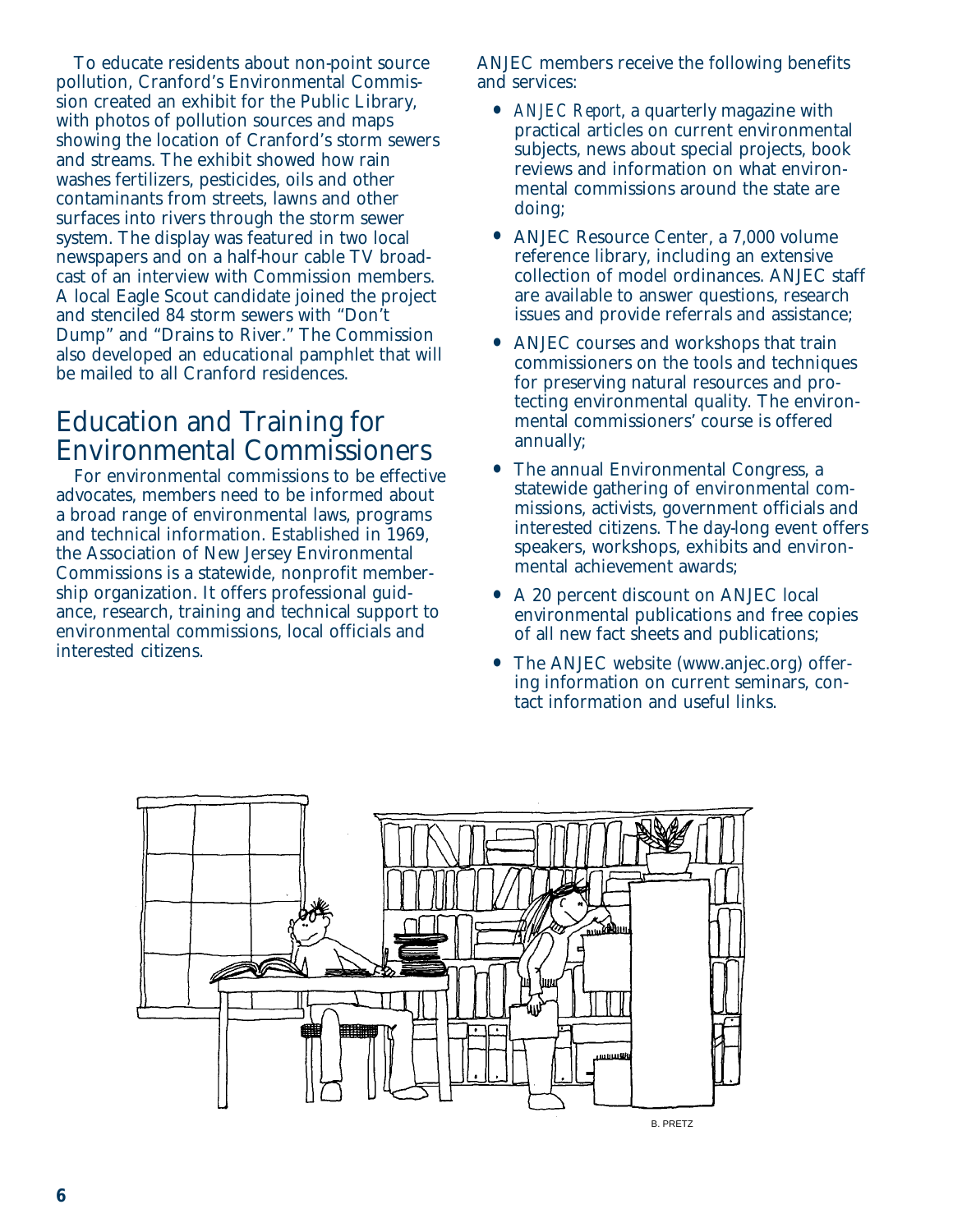## ENVIRONMENTAL COMMISSION **ENABLING LEGISLATION**

#### **STATE LEGISLATION**

| N.J.S.A. 40:56A; originally passed 1968; amended 1972, 1975, 1989 |                                                                               |
|-------------------------------------------------------------------|-------------------------------------------------------------------------------|
| <b>Section</b>                                                    |                                                                               |
| 40:56A-1                                                          | Commission; appointment; term; vacancies.                                     |
| 40:56A-2                                                          | Powers of commission.                                                         |
| 40:56A-3                                                          | <b>Acquisitions by commission.</b>                                            |
| 40:56A-4                                                          | Records and annual report.                                                    |
| 40:56A-5                                                          | <b>Appropriations.</b>                                                        |
| 40:56A-6                                                          | <b>Studies and recommendations.</b>                                           |
| 40:56A-7                                                          | <b>Conservation Commission as environmental commission.</b>                   |
| 40:56A-8                                                          | Joint environmental commission; creation by ordinance; members; compensation. |
| 40:56A-9                                                          | Chairman; qualification; term in office.                                      |
| 40:56A-10                                                         | Expenses; appointment; appropriation.                                         |
| 40:56A-11                                                         | <b>Functions; duties and powers.</b>                                          |
| 40:56A-12                                                         | Succession of established commission by joint commission; transfers.          |
|                                                                   |                                                                               |

#### **40:56A-1 COMMISSION; APPOINTMENT; TERM; VACANCIES**

The governing body of any municipality may by ordinance establish an environmental commission for the protection, development or use of natural resources, including water resources, located within its territorial limits. The commission shall consist of not less than five nor more than seven members, appointed by the mayor of the municipality, one of whom shall be a member of the municipal planning board and all of whom shall be residents of the municipality; the members shall serve without compensation except as hereafter provided.

The mayor of the municipality shall designate one of the members to serve as chairman and presiding officer of the commission. The terms of office for the first commissioners shall be for 1, 2 or 3 years, to be designated by the mayor in making his appointments so that the terms of approximately 1/3 of the members will expire each year, and their successors shall be appointed for terms of 3 years and until the appointment and qualification of their successors.

The mayor or governing body of the municipality may remove any member of the commission for cause, on written charges served upon the

member and after a hearing thereon at which the member shall be entitled to be heard in person or by counsel. A vacancy on the commission occurring otherwise than by expiration of a term shall be filled for the unexpired term in the same manner as an original appointment.

Notwithstanding any other provision of the law to the contrary, the powers of appointment and removal hereby accorded to the mayor of a municipality shall be vested in the elected official so designated or, where there is a vacancy in the office of mayor, on the duly designated acting mayor.

The governing body may, by ordinance, provide for the appointment of not more than two alternate members. Notwithstanding the provisions of any other law or charter heretofore adopted, the ordinance shall provide the methods of appointment of alternate members. Alternate members shall be designated at the time of appointment by the authority appointing them as "Alternate No. 1" and "Alternate No. 2."

The terms of the alternate members shall be for two years, except the terms of the alternate members first appointed shall be two years for Alternate No. 1 and one year for Alternate No. 2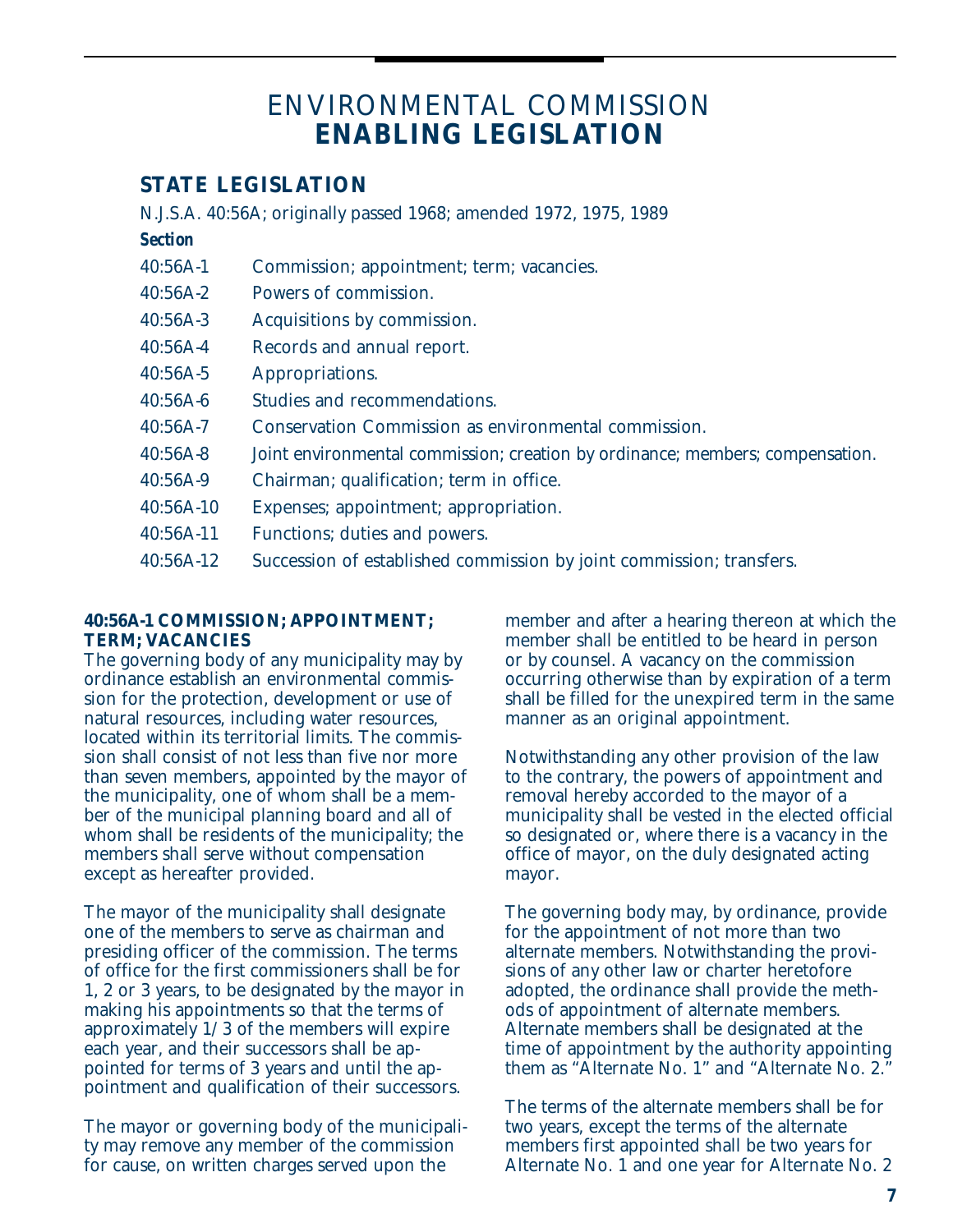

so that the term of not more than one alternate member shall expire in any one year. A vacancy occurring otherwise than by expiration of term shall be filled by the appointing authority for the unexpired term only.

An alternate member shall not be permitted to act on any matter in which he has either directly or indirectly any personal or financial interest. An alternate member may, after public hearing if he requests one, be removed by the governing body for cause. An alternate member may participate in discussions of the proceedings but may not vote except in the absence or disqualification of a regular member. A vote shall not be delayed in order that a regular member may vote instead of an alternate member. In the event that a choice must be made as to which alternate member is to vote, Alternate No. 1 shall vote first.

#### **40:56A-2 POWERS OF COMMISSION**

An environmental commission organized under this act shall have power to conduct research into the use and possible use of the open land areas of the municipality and may coordinate the activities of unofficial bodies organized for similar purposes, and may advertise, prepare, print and distribute books, maps, charts, plans and pamphlets which in its judgment it deems necessary for its purposes. It shall keep an index of all open areas, publicly or privately owned, including open marshland, swamps and other wetlands, in order to obtain information on the proper use of such areas, and may from time to time recommend to the planning board or, if none, to the mayor and governing body of the municipality plans and programs for inclusion in a municipal master plan and the development and use of such areas.

#### **40:56A-3 ACQUISITIONS BY COMMISSION**

An environmental commission may, subject to the approval of the governing body, acquire property, both real and personal, in the name of the municipality by gift, purchase, grant, bequest, devise or lease for any of its purposes and shall administer the same for such purposes subject to the terms of the conveyance or gift. Such an acquisition may be to acquire the fee or any lesser interest, development right, easement (including conservation easement), covenant or other contractual right (including a conveyance on conditions or with limitations or reversions), as may be necessary to acquire, maintain, improve, protect, limit the future use of, or otherwise conserve and properly utilize open spaces and other land and water areas in the municipality.

#### **40:56A-4 RECORDS AND ANNUAL REPORT**

An environmental commission shall keep records of its meetings and activities and shall make an annual report to the governing body of the municipality.

#### **40:56A-5 APPROPRIATION**

The governing body of a municipality may appropriate funds for the expenses incurred by the environmental commission. The commission may appoint such clerks and other employees as it may from time to time require and as shall be within the limits of funds appropriated to it.

#### **40:56A-6 STUDIES AND RECOMMENDATIONS**

An environmental commission shall have power to study and make recommendations concerning open space preservation, water resource management, air pollution control, solid waste management, noise control, soil and landscape protection, environmental appearance, marine resources and protection of flora and fauna.

#### **40:56A-7 CONSERVATION COMMISSION AS ENVIRONMENTAL COMMISSION** Any conservation commission established pursuant to this act shall be an environmental commission.

#### **40:56A-8 JOINT ENVIRONMENTAL COMMISSION; CREATION BY ORDINANCE; MEMBERS; COMPENSATION**

a. The governing bodies of two or more municipalities may, by adoption of substantially similar ordinances, create a joint environmental commission for the protection, development or use of natural resources, including water resources located within their combined territorial limits.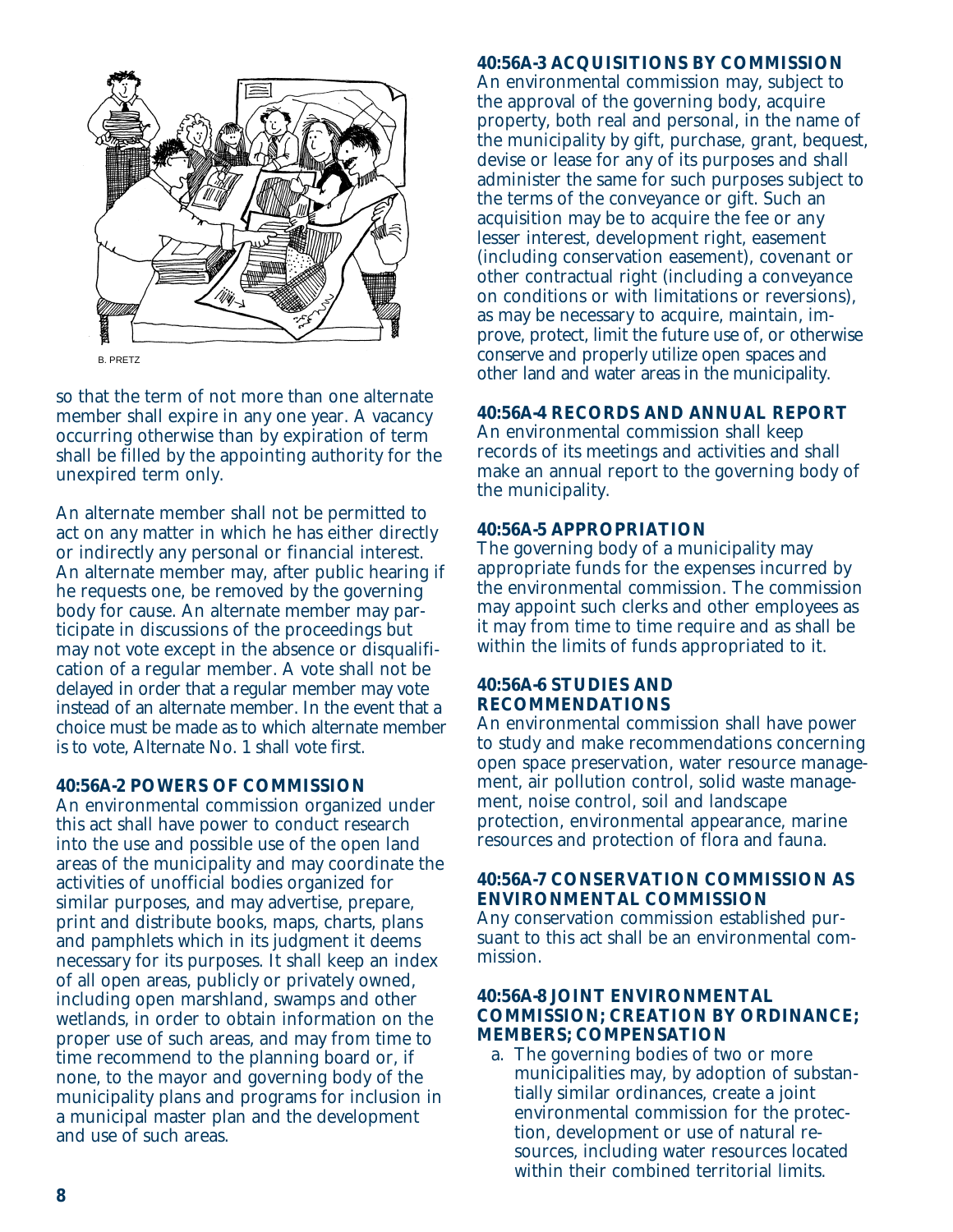- b. The number and qualifications of the members of such joint environmental commission, and their terms and methods of appointment or removal shall be such as may be determined and agreed upon by said governing bodies and set forth in the ordinance creating such joint commission, except that
	- (1)when such joint commission is created by two municipalities only, there shall be at least three members from each municipality;
	- (2)when such joint commission is created by three or more municipalities, there shall be at least two members from each municipality;
	- (3)at least one member from each municipality shall be a member of the planning board (if any) of the municipality, and
	- (4)a majority of the members of the joint commission shall hold no other public office, except membership on a municipal or other planning board.
- c. Members of the commission shall serve without compensation, but may receive reimbursement for actual expenses necessarily incurred in the performance of their duties as members of the commission.

#### **40:56A-9 CHAIRMAN; QUALIFICATIONS; TERM IN OFFICE**

A joint environmental commission shall elect its chairman, who shall hold no other public office or position, except that he may be a member of a municipal or other planning board. The term of the chairman shall be one year, and he shall be eligible to succeed himself unless the ordinance



creating the commission shall otherwise provide. The ordinance creating such commission may provide that the chairmanship of the commission be rotated annually so that over each period of years corresponding to the number of participating municipalities it shall be held in each year by a member appointed from a different participating municipality.

#### **40:56A-10 EXPENSES; APPORTIONMENT; APPROPRIATION**

The proportion of the expense of the joint environmental commission to be home by each participating municipality shall be such as may be determined and agreed upon by the participating municipalities, and said municipalities are hereby authorized to appropriate their respective shares of such expenses. Within the limits thus agreed upon and duly appropriated the commission may employ such clerical and technical or other assistants and may incur such other expenses as it may deem necessary to carry out its functions.

#### **40:56A-11 FUNCTIONS, DUTIES AND POWERS**

A commission created pursuant to this supplementary act shall have, with respect to all the participating municipalities, and to each of them, all the functions, duties and powers of an environmental commission established in a single municipality under section 2 and 3 of PL.1968, c. 245 (C.40:56A-2 and 40:56A-3) and section 7 of PL.1972, c. 35 (C.40:56A-6).

#### **40:56A-12 SUCCESSION OF ESTABLISHED COMMISSION BY JOINT COMMISSION; TRANSFERS**

If any municipality which has heretofore established an environmental commission under the act to which this act is a supplement shall enter into participation in a joint environmental commission, such environmental commission heretofore established shall be abolished upon the taking effect of the ordinance establishing the joint environmental commission, and the terms of the members of such abolished environmental commission shall immediately cease and terminate. Except as may otherwise be provided in the ordinance establishing such joint commission, all employees of such abolished environmental commission, and all the records, property and funds in its possession or under its control shall be transferred to the joint environmental commission, and its debts and other financial obligations shall be assumed by the joint environmental commission.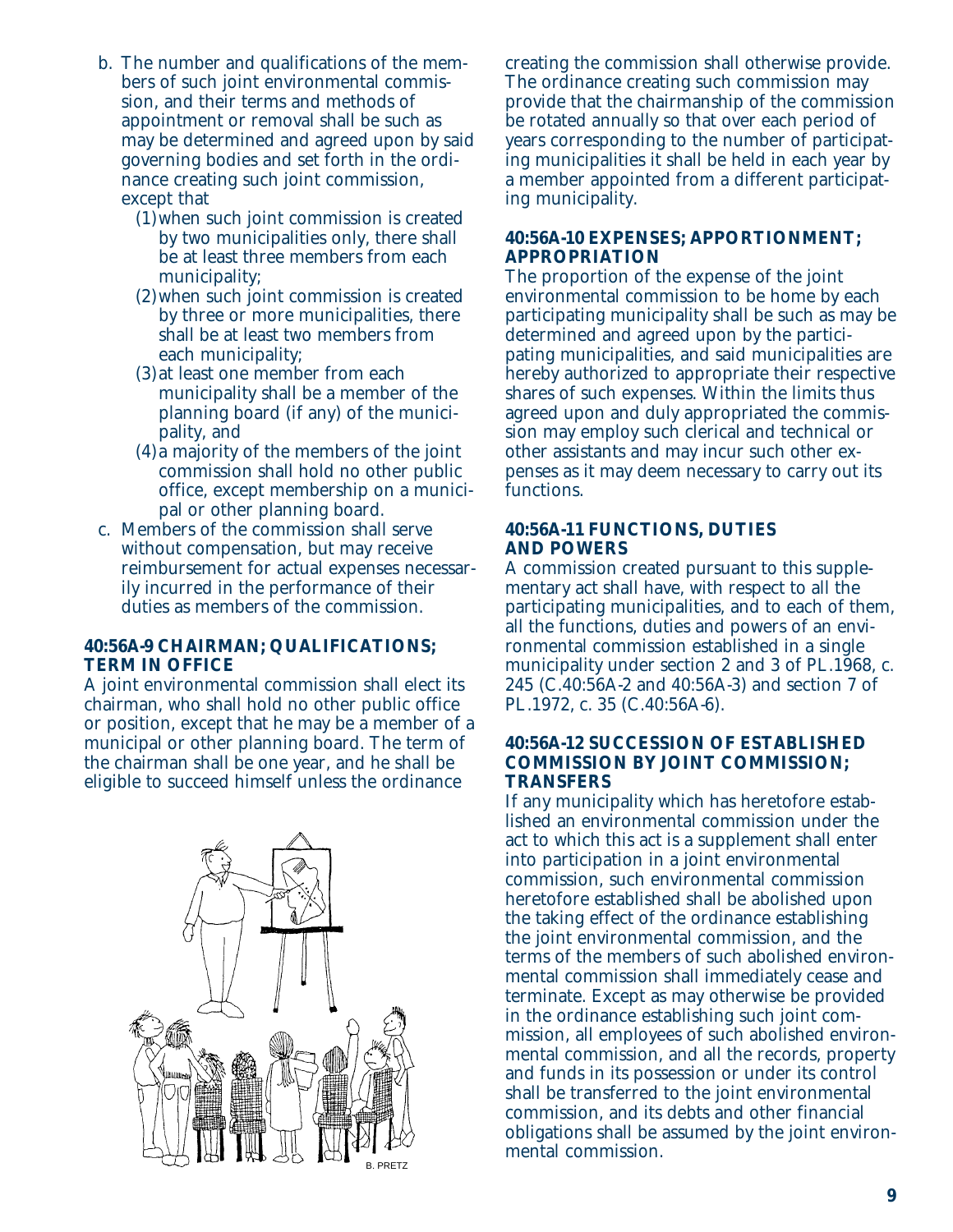#### **Legislative Statement 1968 Enactment**

This bill would enable a municipality to establish a conservation commission as a functioning unit of municipal government to promote the conservation and development of the municipality's natural resources. A conservation commission would be responsible for providing the impetus and taking the leadership in natural resources planning at a local level where no organized effort towards these ends has been noticeable in the past.

A commission's activities would be devoted to planning, implementing and informing the public about local conservation programs. It would produce natural resource inventories, plans and projects for development and recommend conservation measures to be included by planning boards in master plans for land use. It could accept gifts of land, interests therein or funds, or apply for grants to acquire land or interests therein, all on behalf of the municipality for conservation purposes. It could manage donated or purchased land for conservation purposes and operate conservation programs. It would act as the coordinating agency of the community on conservation matters and a liaison between local conservation needs and regional, state and federal agencies ministering to those needs.

Such enabling legislation has been adopted by several New England states and the record of accomplishment of those conservation commissions established under such laws has been outstanding. The experience of other states has been that a properly constituted conservation commission will complement, not overlap or conflict with, existing organizations.

This bill is vital in order to ensure more effectively the preservation of New Jersey's natural resources for the benefit and enjoyment of the citizens of our state now and in the future.

#### **Legislative Statement 1972 Enactment**

In 1968 the legislature passed an act authorizing municipal conservation commissions. Since that time over 100 municipalities have created conservation commissions. This act is designed to strengthen and promote this movement by broadening the powers and responsibilities of the commissions. The act authorizes studies into all areas of environmental concern while continuing the commissions as citizen advisory bodies which make recommendations to the elected governing bodies.

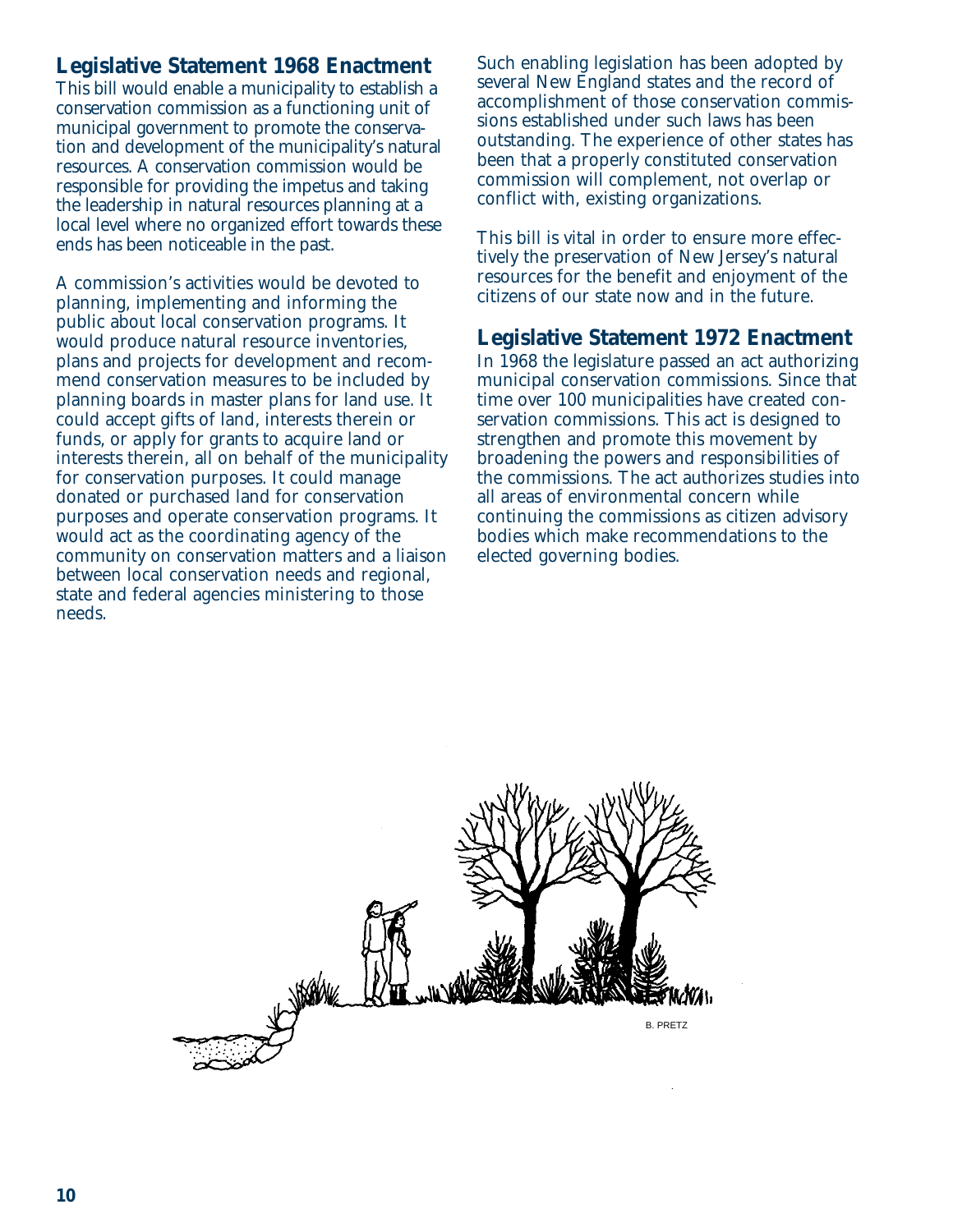## ENVIRONMENTAL COMMISSION **MODEL ORDINANCE**

An ordinance to establish an Environmental Commission in the (municipality), County of (county) and state of New Jersey.

**SECTION 1. Creation:** The (municipality) Environmental Commission is hereby established pursuant to Chapter 245 of the Laws of 1968 (N.J.S.A. 40:56A-1 to 40:56A-12), as amended by Chapter 35, PL. 1972.

**SECTION 2**. **Members:** The Commission shall consist of seven (7) members appointed by the Mayor, one of whom shall also be a member of the Planning Board and all of whom shall be residents of (municipality); the members shall serve without compensation except as hereinafter provided. The Mayor shall designate one of the members to serve as Chairman and presiding officer of the Commission. The terms of the office of the first commissioners shall be for 1, 2 or 3 years, to be designated by the Mayor in making his appointments and their successors shall be appointed for terms of 3 years and until the appointment and qualification of their successors. The first members of the Commission shall be appointed for the following terms:

2 members for the 1-year term expiring December 31, (year), 2 members for the 2-year term expiring December 31, (year), 3 members for the 3-year term expiring December 31, (year).

The Mayor or governing body may remove any member of the Commission for cause, on written charges served upon the member and after the hearing thereon at which the member shall be entitled to be heard in person or by counsel. A vacancy on the Commission occurring otherwise than expiration of a term shall be filled for the unexpired term in the same manner as an original appointment.

**SECTION 3. Powers of Commission:** The Commission is established for the protection, development or use of natural resources, including water resources, located within territorial limits of (*municipality*). The Commission shall have power to conduct research into the use and possible use of the open land areas of the municipality and may coordinate the activities of unofficial bodies organized for similar purposes, and may advertise, prepare, print, and distribute books, maps, charts, plans and pamphlets which in its judgment it deems necessary for its purposes. It shall keep an index of all open areas, publicly or privately owned, including open marshland, swamps and other wetlands, in order to obtain information on the proper use of such areas and may from time to time recommend to the Planning Board plans and programs for inclusion in the Master Plan and the development and use of such areas.

**SECTION 4**. **Acquisitions by Commission:** The Environmental Commission may, subject to the approval of the governing body, acquire property, both real and personal, in the name of the municipality by gift, purchase, grant, bequest, devise or lease for any of its purposes and shall administer the same for such purposes subject to the terms of the conveyance or gift. Such an acquisition may be to acquire the fee or any lesser interest, development right, easement (including conservation easement), covenant or other contractual right (including a conveyance on conditions or with limitations or reversions), as may be necessary to acquire, maintain, improve, protect, limit the future use of, or otherwise conserve and properly utilize open spaces and other land and water areas in the municipality.

**SECTION 5**. **Records and Annual Reports:** The Environmental Commission shall keep records of its meetings and activities and make an annual report to the governing body.

**SECTION 6**. **Appropriations:** The Commission may appoint such clerks and other employees and incur such expenses as it may from time to time require, providing the same shall be within the limits of funds appropriated to it by the governing body or otherwise available to it.

**SECTION 7**. **Studies and Recommendations:** The Environmental Commission shall have power to study and make recommendations concerning open space preservation, water resources management, air pollution control, solid waste management, noise control, soil and landscape protection, environmental appearance, marine resources and protection of flora and fauna.

**SECTION 8**. This Ordinance shall take effect immediately upon its passage and publication according to law.